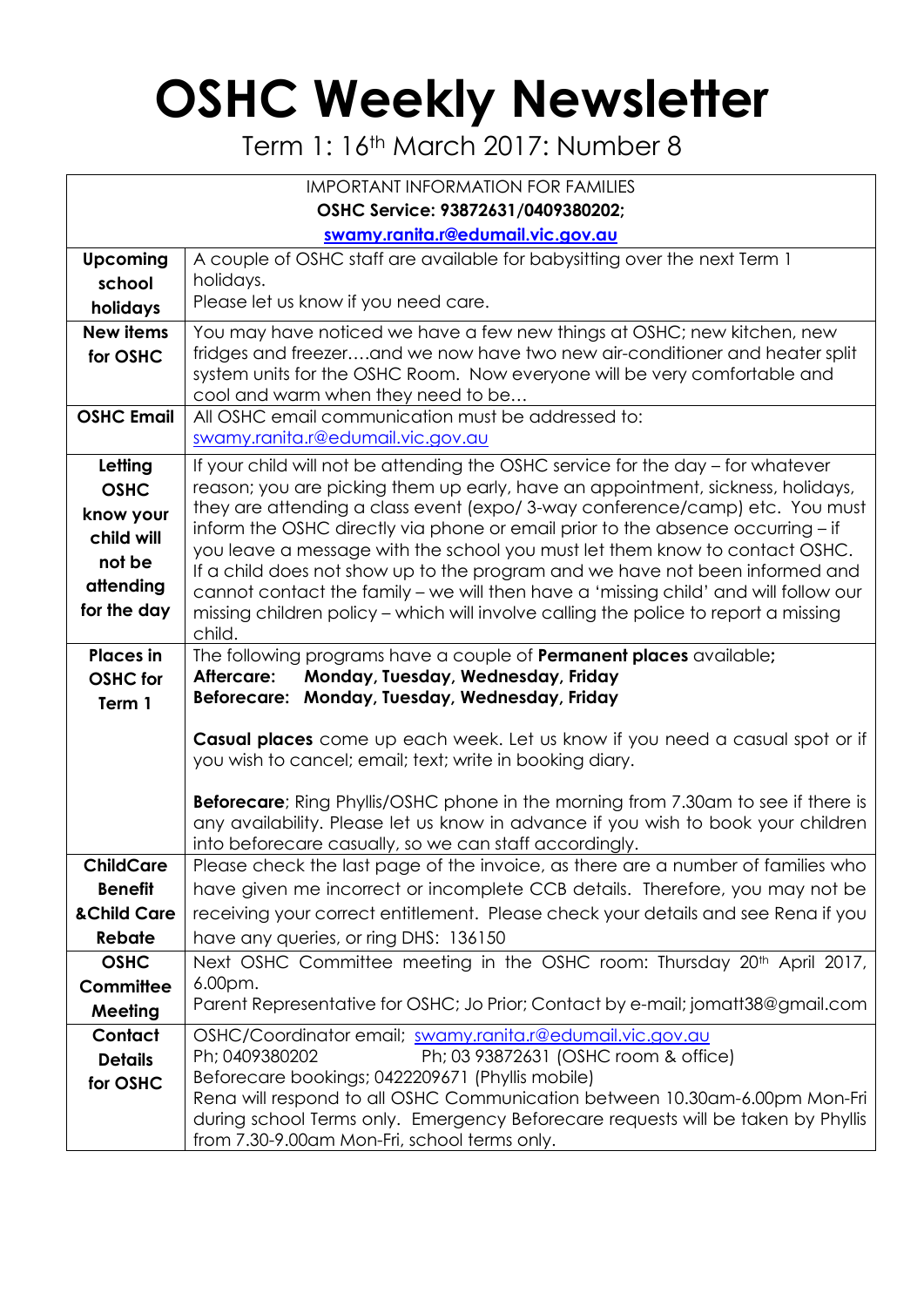## **Weekly Aftercare &Beforecare Program Plan**

## **Framework for School Age Care: Focus Outcomes;**

**1.'Children have a strong sense of identity'**

- **2. 'Children are connected with and contribute to their world'**
	- **3. 'Children have a Strong Sense of Wellbeing'**
	- **4. 'Children are confident and involved learners'**
		- **5. 'Children are effective communicators'**

| <b>AFTERCARE</b> |                        |                 |                                                       |  |  |  |  |
|------------------|------------------------|-----------------|-------------------------------------------------------|--|--|--|--|
| Day              | <b>Date</b>            | <b>Activity</b> |                                                       |  |  |  |  |
| Mon              | 20 <sup>th</sup> March | Glenda:         | Colourfuls/master chef/skipping                       |  |  |  |  |
|                  |                        | Rusty:          | <b>Giant Chess</b>                                    |  |  |  |  |
|                  |                        | Indiana:        | Handball                                              |  |  |  |  |
|                  |                        | Hayfa:          | Origami Baskets                                       |  |  |  |  |
|                  |                        | Paul:           | <b>Building Cubby Houses</b>                          |  |  |  |  |
|                  |                        | Olivia:         | Puzzles in the Library                                |  |  |  |  |
| Tues             | 21st March             | Harri:          | <b>Pastel Drawing</b>                                 |  |  |  |  |
|                  |                        | Rusty:          | Tennis                                                |  |  |  |  |
|                  |                        | Indiana:        | Wolves & Foxes                                        |  |  |  |  |
|                  |                        | <b>Phyllis:</b> | Science Club; Modelling dough                         |  |  |  |  |
|                  |                        | Paul:           | Art in the Art room; Ink & Water drawings             |  |  |  |  |
|                  |                        | Olivia:         | <b>Autumn Leaf Crowns</b>                             |  |  |  |  |
|                  |                        | Rowena:         | Texta Art; inspired by Texta Queen                    |  |  |  |  |
|                  | 22 <sup>nd</sup> March | Glenda:         | Colourfuls/master chef/skipping                       |  |  |  |  |
| Wed              |                        | Rusty:          | Hockey                                                |  |  |  |  |
|                  |                        | Harri:          | Clay Imprints with Nature things                      |  |  |  |  |
|                  |                        | Justine:        | Sewing baby cats                                      |  |  |  |  |
|                  |                        | Paul:           | Art Room; Printmaking & Ink Action painting           |  |  |  |  |
|                  |                        | Indiana:        | Wheels: Protective gear must be worn                  |  |  |  |  |
|                  |                        | Olivia:         | Yoga in Library                                       |  |  |  |  |
|                  |                        | Rowena:         | Art & Craft                                           |  |  |  |  |
| Thurs            | 23rd March             | Harri:          | Animal Tails to Wear                                  |  |  |  |  |
|                  |                        | Hayfa:          | Master Chef/Skipping/Tiggy                            |  |  |  |  |
|                  |                        | Glenda:         | Cooking Club; Chocolate Biscuits                      |  |  |  |  |
|                  |                        | Indiana:        | Lacrosse                                              |  |  |  |  |
|                  |                        | Meg:            | Library; Amazing Facts Books & 'BEPS OSHC Got Talent' |  |  |  |  |
|                  |                        | Rusty:          | Handball                                              |  |  |  |  |
|                  |                        | Justine:        | <b>Weaving Paper</b>                                  |  |  |  |  |
|                  |                        | Rowena:         | Nature Play & Bush Kinder Games                       |  |  |  |  |
| Fri              | 24th March             | Indiana:        | <b>Hall Games</b>                                     |  |  |  |  |
|                  |                        | Glenda:         | Colourfuls/master chef/skipping                       |  |  |  |  |
|                  |                        | Rusty:          | Hall games                                            |  |  |  |  |
|                  |                        | <b>Phyllis:</b> | Wheels: Protective gear must be worn                  |  |  |  |  |
|                  |                        | Paul:           | Art & Craft                                           |  |  |  |  |